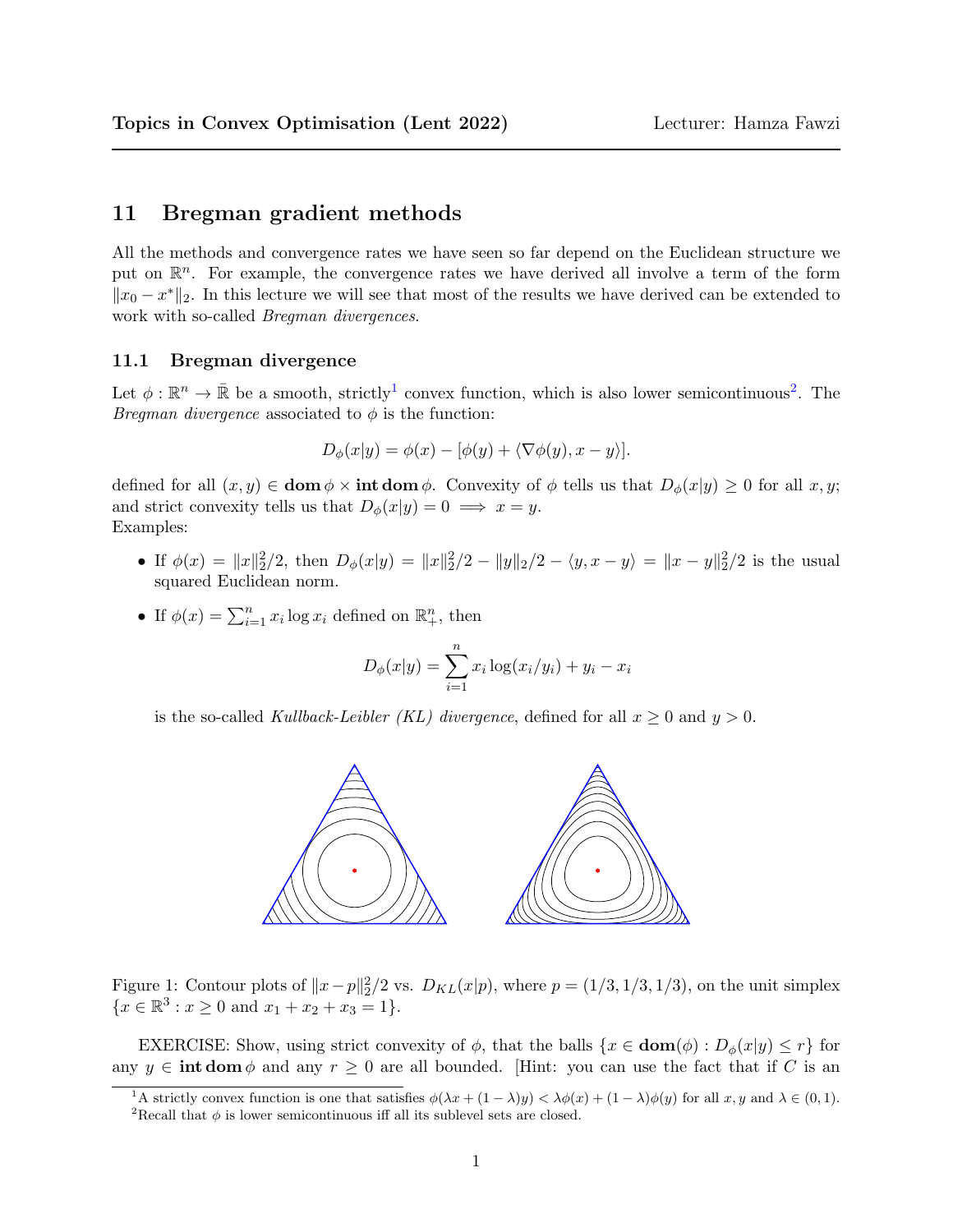unbounded closed convex set, then there is a direction v such that  $x + tv \in C$  for all  $x \in C$  and  $t \geq 0.$ 

We will need the following identity, which is straightforward to verify. This identity generalizes the following "completion of squares" identity, which we have used repeatedly in previous convergence proofs:

$$
||c - b||_2^2 - 2\langle c - b, a - b \rangle = ||c - a||_2^2 - ||b - a||_2^2.
$$

**Proposition 11.1.** For any  $a, b, c$  we have

<span id="page-1-0"></span>
$$
D_{\phi}(c|b) - \langle \nabla \phi(a) - \nabla \phi(b), c - b \rangle = D_{\phi}(c|a) - D_{\phi}(b|a). \tag{1}
$$

The following figure gives a simple graphical intepretation of this equality.



Figure 2: Illustration of the equality [\(1\)](#page-1-0) for a univariate function  $\phi$ , where  $\phi'(a) = 0$ .

### 11.2 Bregman proximal operator

We define the Bregman proximal operator for a function  $f$  to be:

$$
\mathbf{prox}_{f}^{\phi}(y) = \underset{x \in \mathbb{R}^n}{\text{argmin}} \left\{ f(x) + D_{\phi}(x|y) \right\}.
$$

When  $\phi(x) = ||x||_2^2/2$ , this is the proximal operator we saw in the previous lecture. Under mild conditions (e.g., int dom  $f \subset \text{int dom } \phi \neq \emptyset$ ), we have:

<span id="page-1-1"></span>
$$
x = \mathbf{prox}_{f}^{\phi}(y) \iff 0 \in \partial f(x) + \nabla \phi(x) - \nabla \phi(y). \tag{2}
$$

EXERCISE: Show that if f is lower semicontinuous and bounded below, then  $prox_f^{\phi}$  $^{\varphi}_{f}(y)$  is well-defined.

Properties of the proximal operator We saw that the usual proximal operator is a (firmly) nonexpansive operator. Here, the generalized prox operator satisfies a certain nonexpansive property, but only wrt minimizers.

<span id="page-1-2"></span>Proposition 11.2. Let  $x = \mathbf{prox}_f^{\phi}$  $_{f}^{\varphi}(y).$  Then for any  $u, \; we \; have$ 

$$
f(u) + D_{\phi}(u|y) \ge f(x) + D_{\phi}(x|y) + D_{\phi}(u|x).
$$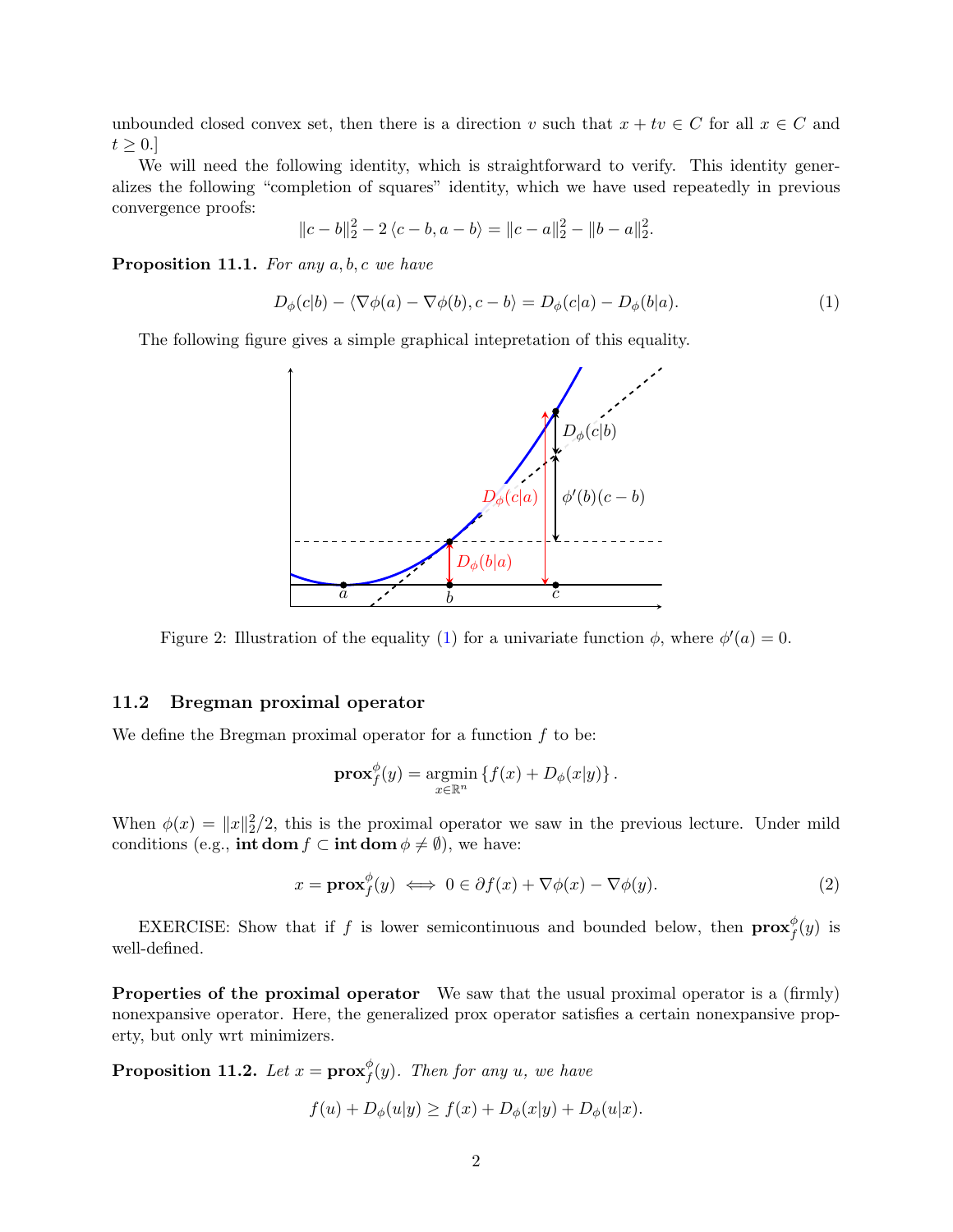Note that the inequality would be trivial if we did not have the last term  $D_{\phi}(u|x)$ .

*Proof.* From [\(2\)](#page-1-1), we know that  $x = \mathbf{prox}_{f}^{\phi}$  $f(y)$  if, and only if,  $\nabla \phi(y) - \nabla \phi(x) \in \partial f(x)$ . Thus this means that for any u we have:

$$
f(u) \ge f(x) + \langle \nabla \phi(y) - \nabla \phi(x), u - x \rangle
$$

By the three-point identity [\(1\)](#page-1-0) with  $a = x, b = u, c = y$ , we have  $\langle \nabla \phi(y) - \nabla \phi(x), u - x \rangle =$  $D_{\phi}(x|y) + D_{\phi}(u|x) - D_{\phi}(u|y)$ , which gives the desired result.

#### 11.3 Bregman proximal gradient algorithm

Consider the problem of minimizing  $F(x) = f(x) + h(x)$  over  $x \in \mathbb{R}^n$ , where  $f : \mathbb{R}^n \to \overline{\mathbb{R}}$  is smooth, and  $h: \mathbb{R}^n \to \bar{\mathbb{R}}$  has a *simple prox*. The Bregman proximal gradient method, takes the following form:

<span id="page-2-0"></span>
$$
x_{k+1} = \underset{x \in \mathbb{R}^n}{\operatorname{argmin}} \left\{ t(f(x_k) + \langle \nabla f(x_k), x - x_k \rangle + h(x)) + D_{\phi}(x | x_k) \right\},\tag{3}
$$

where  $t > 0$  is the step size. If  $D_{\phi}(x|x_k) = (1/2)||x - x_k||_2^2$ , then this precisely the iteration  $x_{k+1} = \mathbf{prox}_{th}(x_k - t \nabla f(x_k))$  that we saw in the last lecture. When  $h(x) = 0$ , this method is not the usual gradient method.

*Example*: Consider the problem of minimizing  $f(x)$  on  $\mathbb{R}^n_+$   $(h(x) = 0)$ . If we choose  $D_\phi =$  $D_{KL}$  the KL-divergence, then the iterates are defined by  $x_{k+1} = \operatorname{argmin}_{x>0} \{t_k \langle \nabla f(x_k), x - x_k \rangle +$  $D_{KL}(x|x_k)$  which can be shown to be equal to

$$
x_{k+1} = x_k \bullet \exp(-t_k \nabla f(x_k))
$$

where • denotes componentwise multiplication, and exp here is the componentwise exponential function. This iteration is known as *exponentiated gradient descent*.

Convergence We have previously studied the convergence of the (standard) proximal gradient method under the assumption that  $f$  is  $L$ -smooth. Recall that  $L$ -smoothness is equivalent to having  $L||x||_2^2 - f(x)$  convex. It is thus natural to study the convergence of the Bregman gradient method under the assumption that  $L\phi - f$  is convex. In fact, we can show that if  $L\phi - f$  is convex, then the iterates of the Bregman proximal gradient method [\(3\)](#page-2-0) with step size  $t = 1/L$  satisfy

<span id="page-2-2"></span>
$$
F(x_k) - F^* \le \frac{LD_{\phi}(x^*|x_0)}{k}.
$$
\n(4)

Note that this is precisely the same convergence result we obtained before, where the term  $\|x^*-x_0\|_2^2$ is now replaced by  $D_{\phi}(x^*|x_0)$ .

Proof: The proof follows more or less the same line as the proofs we have seen before. The assumption that  $L\phi - f$  is convex tells us that  $D_{L\phi - f} \geq 0$ , which corresponds to

$$
f(x^+) \le f(x) + \langle \nabla f(x), x^+ - x \rangle + LD_{\phi}(x^+|x).
$$

We substract  $f(u)$  from each side to get

<span id="page-2-1"></span>
$$
f(x^{+}) - f(u) \le f(x) - f(u) + \langle \nabla f(x), x^{+} - x \rangle + LD_{\phi}(x^{+}|x)
$$
  
\n
$$
\le \langle \nabla f(x), x - u \rangle + \langle \nabla f(x), x^{+} - x \rangle + LD_{\phi}(x^{+}|x)
$$
  
\n
$$
= \langle \nabla f(x), x^{+} - u \rangle + LD_{\phi}(x^{+}|x), \qquad (5)
$$